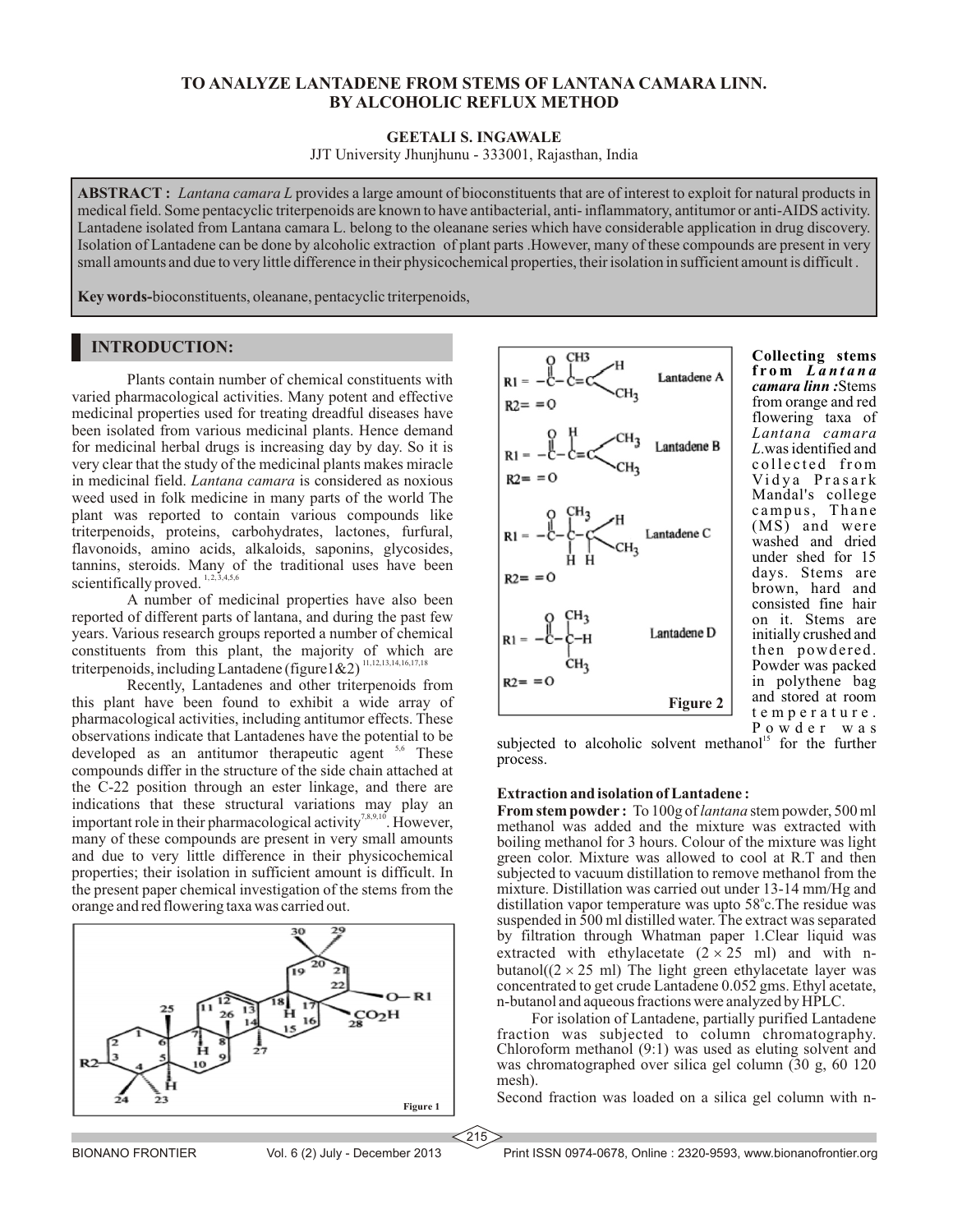Hexane by increasing amount of acetone. Different fractions were collected. Among these greyish eluent was checked with TLC. TLC system CHCl, CH<sub>3</sub>OH; 9.8:0.2 Rf 0.72

Solvent was removed and Lantadene (0.013 g) as whitish solid was obtained. Melting point was checked (It doesn't gives sharp melting point.)

## **Methods for the identification of Lantadene (pentacyclic triterpenoids)**

**1**. Ethyl acetate extract (300mg) was mixed with 5 ml chloroform and warmed for 30 minutes . Few drops of concentrated sulphuric acid was added and mixed well. The appearance of red colour indicates the presence of triterpenoids

2.I.R.spectra shows peaks,  $3465 \text{ cm}^{-1}$ ( $\cdot$ OH),  $3076.5 \text{ cm}^{-1}$  $(cyc 1i c)$ ,  $2925 cm^{-1}$  (a liphatic C - H),  $2536 cm^{-1}$ <br>  $(cOO 0H)$ ,  $1925 cm^{-1}$ ,  $1834 cm^{-1}$  (carbonyl group, 3 Keto), 1455  $cm^{-1}$ (aliphatic double bond),1303cm<sup>-1</sup>(O-C=O) linkage, 997.3 (Trans olefin).

**3.** HPLC method-Standard compound was purchased from chemical agent.

The specifications of HPLC ELSD:

Mobile phase A- 0.1 % Trifluoroacetic acid in water Mobile phase B - ACN **Elution mode (Isocratic/Gradient) Gradient** Mobile phase composition Column- Sunfire C-18 Dimensions  $-250$  X 4.6 mm, 5  $\mu$ m Column Temp. - 35 °C ELSD Conditions Sample preparation procedure **GAIN:** 10, Drift tube temp: 50°C, Gas pressure: 50 psi 2000 ppm concentration of sample solution in ACN: water (80:20) **Injection volume-**5 μl. **Calculation for area normalization** System Make Waters

Model Alliance 2695

**4.** Retention time of Lantadene (pentacyclic triterpenoids) is 4.98 minutes and HPLC of Standard, ethylacetate extract, aqueous extract and n-butanol extract are listed below-



**Figure 3** Standard compound shows single peak at 4.98 minutes



**Figure 4** Aqueous extract shows peak at 4.98 minutes



**Figure 5** Ethyl acetate extract shows peak at 4.98 minutes



# **RESULTS AND DISCUSSIONS :**

Extraction of powdered stems (*Lantana camara Linn.*) by alcoholic reflux method and column chromatography gives low yield of Lantadene (0.00013%w/w) (figure 3&7). Further there is very little difference in physicochemical properties of pentacyclic triterpenoids gives difficulty in getting pure form of Lantadene.

Standard Lantadene (figure 3) showed retention time at 4.98

216